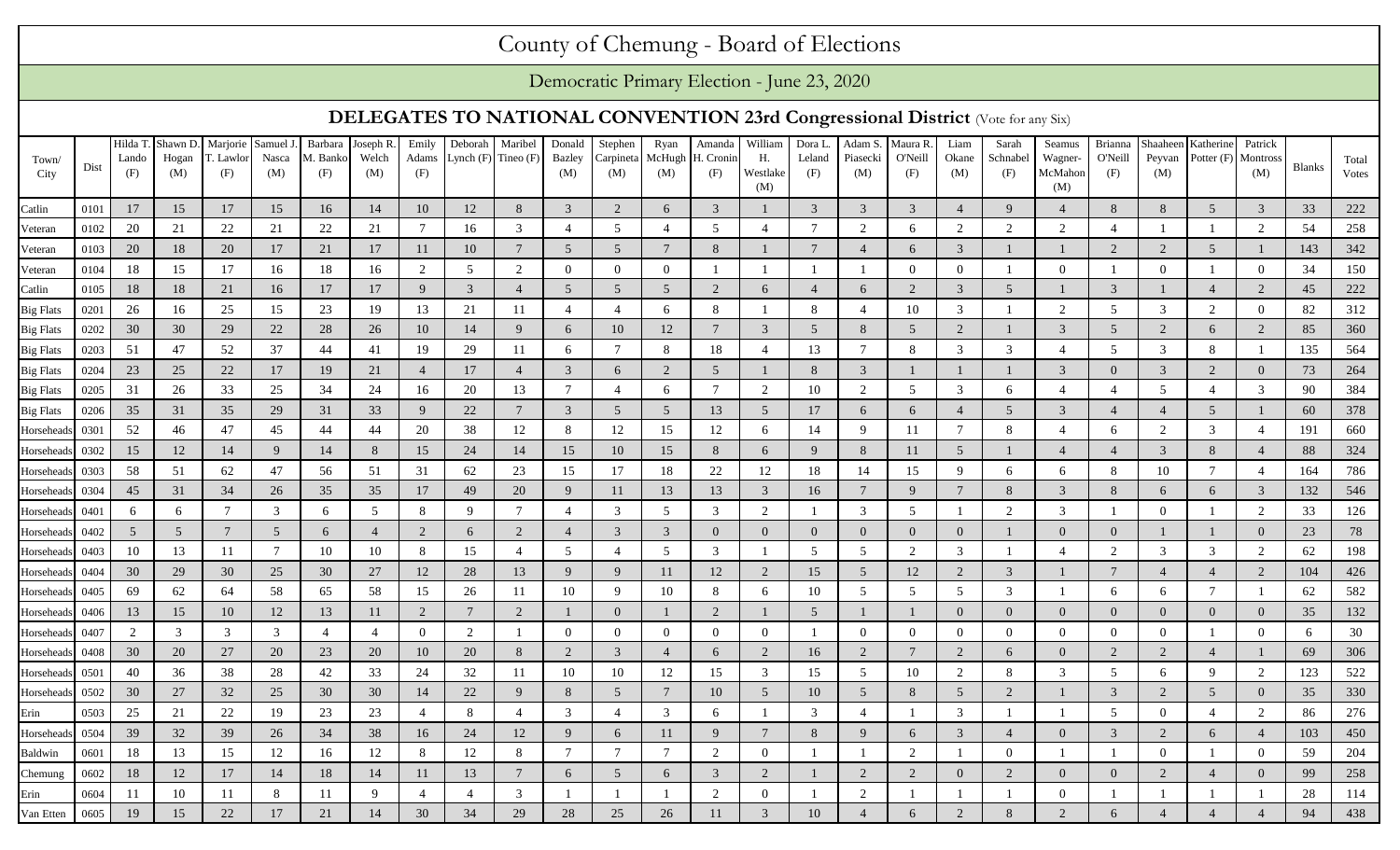| Town/<br>City    | Dist | Hilda T<br>Lando<br>(F) | Hogan<br>(M)    | Shawn D. Marjorie Samuel J.<br>F. Lawlor<br>(F) | Nasca<br>(M)    | Barbara<br>M. Banko<br>(F) | Joseph R.<br>Welch<br>(M) | Emily<br>Adams<br>(F) | Deborah        | Maribel<br>Lynch $(F)$ Tineo $(F)$ | Donald<br>Bazley<br>(M) | Stephen<br>Carpineta<br>(M) | Ryan<br>(M)     | Amanda<br>McHugh H. Cronin<br>(F) | William<br>Н.<br>Westlake<br>(M) | Dora L.<br>Leland<br>(F) | Adam S.<br>Piasecki<br>(M) | Maura R.<br>O'Neill<br>(F) | Liam<br>Okane<br>(M) | Sarah<br>Schnabel<br>(F) | Seamus<br>Wagner-<br>McMahon<br>(M) | Brianna<br>O'Neill<br>(F) | Peyvan<br>(M)  | Shaaheen Katherine | Patrick<br>Potter (F) Montross<br>(M) | <b>Blanks</b> | Total<br>Votes |
|------------------|------|-------------------------|-----------------|-------------------------------------------------|-----------------|----------------------------|---------------------------|-----------------------|----------------|------------------------------------|-------------------------|-----------------------------|-----------------|-----------------------------------|----------------------------------|--------------------------|----------------------------|----------------------------|----------------------|--------------------------|-------------------------------------|---------------------------|----------------|--------------------|---------------------------------------|---------------|----------------|
| Chemung          | 0606 | 20                      | 20              | 17                                              | 15              | 15                         | 18                        | 6                     | 7              | 3                                  | $\overline{4}$          | 6                           |                 | -1                                |                                  |                          | 2                          | 2                          | $\overline{2}$       | 3                        | 2                                   | 5                         | 3              | 3                  |                                       | 58            | 222            |
| Elmira           | 0701 | 44                      | 44              | 42                                              | 35              | 38                         | 35                        | 17                    | 24             | 17                                 | 10                      | 14                          | 13              | 8                                 | 5                                | 8                        | 8                          | 9                          | 6                    | 5                        | 5                                   | 8                         | 2              |                    | 2                                     | 224           | 630            |
| Elmira           | 0702 | 18                      | 20              | 18                                              | 18              | 17                         | 18                        | 3                     | 12             | $\overline{4}$                     | 2                       | 3                           |                 | 5                                 | 3                                | 6                        | $\overline{2}$             | $\Omega$                   |                      |                          | $\Omega$                            |                           |                |                    |                                       | 59            | 216            |
| Elmira           | 0703 | 67                      | 60              | 58                                              | 52              | 63                         | 62                        | 17                    | 31             | 13                                 | 9                       | 6                           | 10              | 12                                | 8                                | 19                       | 9                          | 11                         |                      | 11                       |                                     | $5\overline{)}$           |                | 10                 | 5                                     | 147           | 708            |
| Elmira           | 0704 | 76                      | 70              | 74                                              | 69              | 74                         | 68                        | 32                    | 54             | 21                                 | 9                       | 14                          | 21              | 19                                | $\tau$                           | 23                       | 12                         | 15                         | 6                    | -9                       | 2                                   | 14                        |                | -11                | 3                                     | 163           | 870            |
| Elmira           | 0705 | 68                      | 67              | 70                                              | 60              | 63                         | 63                        | 20                    | 38             | 17                                 | 12                      | 14                          | 13              | 11                                | 6                                | 19                       | 10                         | 11                         |                      |                          | 3                                   | 8                         |                |                    | 3                                     | 296           | 894            |
| <b>Big Flats</b> | 0706 | 6                       |                 | 5                                               | $\overline{4}$  | 3                          | 5                         | 3                     | .5             |                                    |                         |                             |                 | 3                                 | $\Omega$                         | 3                        | 2                          | 3                          |                      | $\Omega$                 | $\Omega$                            | 3                         |                |                    | $\overline{0}$                        | 21            | 78             |
| Horseheads       | 0801 |                         |                 |                                                 | $\mathbf{3}$    | 3                          |                           | 2                     | 6              | $\overline{2}$                     |                         |                             |                 | 3                                 | $\Omega$                         |                          | $\overline{2}$             | $\Omega$                   |                      |                          |                                     | $\mathbf{0}$              |                |                    | $\overline{0}$                        | 22            | 66             |
| Horseheads       | 0802 | 27                      | 33              | 27                                              | 21              | 25                         | 26                        | 10                    | 21             | 8                                  | 6                       |                             | 8               | $\overline{4}$                    | 3                                | .5                       | -9                         | 6                          |                      |                          |                                     | 3                         | 2              |                    | 2                                     | 80            | 342            |
| Horseheads       | 0803 | 28                      | 28              | 26                                              | 22              | 28                         | 26                        | 11                    | 20             | 10                                 | 9                       | 10                          | 12              | 5                                 |                                  | $\mathfrak b$            | 5                          | 6                          | $\bigcirc$           |                          | 3                                   | $7\phantom{.0}$           |                |                    | 2                                     | 94            | 372            |
| Elmira           | 0804 | 14                      | 17              | 16                                              | 13              | 16                         | 15                        | 7                     | 10             |                                    | 2                       | 5                           | 2               |                                   | 5                                |                          |                            | 3                          | 3                    | $\overline{2}$           |                                     | 3                         |                |                    | 4                                     | 72            | 234            |
| Horseheads       | 0805 | 14                      | 16              | 13                                              | 10              | 11                         | 12                        | 10                    | 20             | 11                                 | 8                       | 6                           |                 | 6                                 | 2                                | 5                        |                            | 5                          | $\overline{2}$       | 3                        | 2                                   | $\overline{4}$            |                | $\overline{2}$     | $\overline{4}$                        | 98            | 276            |
| City Elmira      | 0901 | 33                      | 27              | 24                                              | 20              | 26                         | 29                        | 13                    | 24             | 14                                 | $\tau$                  | 10                          | 8               | 9                                 | 3                                | 11                       | 11                         | $\tau$                     | 3                    | $\overline{7}$           | 2                                   | 6                         | 3              |                    | $\overline{4}$                        | 91            | 396            |
| City Elmira      | 0902 | 20                      | 23              | 22                                              | 15              | 21                         | 14                        | 17                    | 32             | 16                                 | 11                      | 12                          | 13              | 11                                | 3                                | 14                       |                            | 11                         |                      | 5                        | 3                                   | 5                         |                | 3                  | $\overline{4}$                        | 106           | 396            |
| City Elmira      | 0903 | 6                       | 3               | 6                                               | 5               | 6                          | 6                         | 7                     | 9              |                                    | 2                       |                             | 3               | 2                                 | 3                                | 4                        |                            |                            |                      |                          | 2                                   | $\mathfrak{Z}$            |                |                    | $\overline{4}$                        | 72            | 162            |
| City Elmira      | 0904 | 19                      | 16              | 14                                              | 10              | 18                         | 15                        | 6                     | 10             | 3                                  | $7\phantom{.0}$         | 3                           | $\mathcal{D}$   | $\overline{4}$                    |                                  | 5                        | 6                          | 3                          |                      |                          | $\Omega$                            | $\mathbf{3}$              |                |                    | 2                                     | 69            | 228            |
| City Elmira      | 0905 | 2                       | 2               |                                                 | 2               | 2                          | $\overline{2}$            | $\overline{0}$        |                | $\theta$                           | $\overline{0}$          |                             | $\overline{2}$  | $\mathbf{0}$                      | $\overline{0}$                   |                          | 3                          | $\Omega$                   |                      | $\Omega$                 | 2                                   | $\mathbf{0}$              |                |                    | $\mathbf{0}$                          | 17            | 42             |
| City Elmira      | 0906 | 8                       |                 | 5                                               | $\mathbf{3}$    | 5                          |                           | $\overline{0}$        |                | $\Omega$                           | $\mathfrak{Z}$          | 0                           |                 |                                   | 3                                | 6                        |                            |                            |                      |                          | $\Omega$                            | 2                         |                | $\Omega$           | $\overline{0}$                        | 38            | 102            |
| City Elmira      | 0907 | 10                      | 13              | 10                                              | 8               |                            |                           | 2                     | 11             |                                    | 3                       | 5                           |                 | $\overline{0}$                    | $\Omega$                         | 3                        | 3                          |                            |                      |                          |                                     | 2                         |                | $\Omega$           |                                       | 88            | 186            |
| Elmira           | 0908 |                         | 5               | 6                                               | 5 <sup>5</sup>  | 6                          | 6                         | $\overline{0}$        |                | $\Omega$                           | $\overline{0}$          |                             |                 | 2                                 | $\overline{0}$                   |                          | $\Omega$                   | 2                          |                      | $\theta$                 |                                     | $\overline{0}$            |                | $\Omega$           | $\overline{0}$                        |               | 42             |
| City Elmira      | 1001 | 29                      | 30              | 21                                              | 21              | 24                         | 27                        | 10                    | 22             | 8                                  | 6                       | 6                           | 10              | $\overline{7}$                    | 3                                | 12                       |                            |                            | 3                    |                          | 2                                   | 2                         |                | $\overline{c}$     | 3                                     | 114           | 378            |
| City Elmira      | 1002 | 31                      | 29              | 24                                              | 27              | 28                         | 26                        | 7                     | $\mathbf Q$    | 5                                  | 2                       | 2                           | -5              | 5                                 |                                  | 8                        |                            | 6                          |                      | 6                        | 2                                   | $\mathfrak{Z}$            |                | $\mathcal{L}$      | 3                                     | 110           | 354            |
| City Elmira      | 1003 |                         | $\mathcal{L}$   | $\overline{2}$                                  |                 |                            |                           | 2                     |                | $\Omega$                           |                         | 2                           |                 | $\mathbf{0}$                      |                                  | 3                        | 3                          | $\Omega$                   |                      | $\Omega$                 |                                     |                           |                |                    | 2                                     | 12            | 42             |
| City Elmira      | 1004 | 9                       |                 | 9                                               | $\overline{7}$  | 8                          |                           |                       |                | $\overline{2}$                     |                         | $\Omega$                    |                 |                                   | $\overline{0}$                   |                          |                            |                            |                      | $\Omega$                 | $\Omega$                            | $\mathbf{0}$              |                | $\Omega$           | $\overline{0}$                        | 53            | 114            |
| City Elmira      | 1005 | 2                       |                 | $\overline{2}$                                  |                 | 2                          |                           | $\overline{0}$        | $\mathcal{D}$  |                                    | $\Omega$                | $\Omega$                    |                 |                                   | $\Omega$                         |                          | $\Omega$                   |                            |                      | $\Omega$                 | $\Omega$                            |                           |                | $\overline{0}$     | $\overline{0}$                        | 3             | 18             |
| City Elmira      | 1006 | 32                      | 29              | 30                                              | 26              | 29                         | 28                        | $\tau$                | 16             | 6                                  | 3                       | 3                           |                 | $\overline{7}$                    | 3                                |                          |                            | 3                          |                      | 5                        |                                     | $\overline{4}$            | 3              | .5                 |                                       | 144           | 402            |
| City Elmira      | 1007 | 37                      | 34              | 37                                              | 28              | 37                         | 32                        | 8                     | 24             | 13                                 | 6                       |                             |                 | 5                                 |                                  | 10                       | 5                          | 5                          | 5                    | 5                        |                                     | 2                         |                | 3                  | 3                                     | 119           | 438            |
| City Elmira      | 1101 | 30                      | 24              | 21                                              | 19              | 23                         | 23                        | 14                    |                |                                    | 12                      |                             |                 |                                   |                                  |                          |                            |                            |                      |                          |                                     |                           |                |                    | $\overline{5}$                        | 177           | 462            |
| City Elmira 1102 |      | 21                      | 15              | 17                                              | $18\,$          | 14                         | 16                        | 13                    | 20             | 13                                 | 6                       | $\,8\,$                     | 13              | $\overline{4}$                    | $\overline{4}$                   | 5                        | 2                          | $\mathfrak{S}$             | $\overline{4}$       | $\overline{3}$           | 3                                   | 3                         |                | $\overline{2}$     | $\overline{4}$                        | 47            | 264            |
| City Elmira 1103 |      | 19                      | 18              | 23                                              | 15              | 19                         | 14                        | 20                    | 20             | 11                                 | $7\phantom{.0}$         | 6                           | 8               | 8                                 |                                  | $\overline{7}$           | $\mathbf{3}$               | $8\,$                      | $\overline{2}$       | $\overline{5}$           | $\overline{2}$                      | 6                         | $\mathfrak{Z}$ | 6                  | $\mathfrak{Z}$                        | 78            | 312            |
| City Elmira 1104 |      | 2                       | $\mathfrak{Z}$  | 2                                               | $\mathbf{1}$    | $\overline{2}$             |                           | 2                     | $\mathfrak{Z}$ | $\overline{2}$                     |                         | $\overline{2}$              |                 | $\overline{0}$                    | $\overline{0}$                   |                          |                            |                            |                      |                          |                                     | $\overline{2}$            |                | 3                  | $\overline{2}$                        | 18            | 54             |
| City Elmira 1105 |      | 33                      | 27              | $27\,$                                          | 23              | 22                         | 29                        | 11                    | 22             | 9                                  | $5\overline{)}$         | $\overline{7}$              | 10              | $5\overline{)}$                   | $\tau$                           | $7\phantom{.0}$          | $\overline{7}$             | $\overline{4}$             | 6                    | $\overline{7}$           | 4                                   | 9                         | 6              | $7\phantom{.0}$    | $7\phantom{.0}$                       | 281           | 582            |
| City Elmira 1106 |      | $\overline{2}$          | $\overline{0}$  |                                                 | -1              | $\overline{2}$             |                           | $\overline{0}$        | $\overline{2}$ |                                    |                         | $\overline{0}$              |                 | $\overline{0}$                    | $\overline{0}$                   | $\overline{0}$           | $\overline{0}$             | $\overline{0}$             | $\overline{0}$       | $\boldsymbol{0}$         | $\overline{0}$                      | $\mathbf{0}$              | $\mathbf{0}$   | $\overline{0}$     | $\overline{0}$                        | $\mathbf{0}$  | 12             |
| City Elmira 1201 |      | 37                      | 37              | 35                                              | 31              | 31                         | 32                        | $7\phantom{.0}$       | 21             | $5\overline{)}$                    | 5 <sup>5</sup>          | $\tau$                      | $7\phantom{.0}$ | $\mathfrak{Z}$                    |                                  | $\mathfrak{Z}$           | 2                          | $\overline{4}$             |                      | $\overline{3}$           | 2                                   | $\overline{4}$            | 3              | $\overline{4}$     | $\overline{2}$                        | 127           | 414            |
| City Elmira 1202 |      | 11                      | $7\phantom{.0}$ | 10                                              | $\overline{7}$  | $7\phantom{.0}$            | $\overline{7}$            | $\mathbf{3}$          | 6              | $\overline{2}$                     | 2                       | $\overline{4}$              | $\overline{4}$  | $\mathbf{1}$                      | $\overline{2}$                   |                          |                            | $\overline{0}$             |                      |                          | $\mathbf{0}$                        |                           | $\overline{0}$ |                    | $\bf{0}$                              | 89            | 168            |
| City Elmira 1203 |      | 6                       | $5\overline{)}$ | $\overline{7}$                                  | $7\phantom{.0}$ | $\overline{7}$             | $5\overline{)}$           | $\overline{7}$        | 11             |                                    |                         | $\overline{2}$              | $5\,$           | $5\overline{)}$                   | $\mathfrak{Z}$                   | 8                        | $\overline{4}$             | $\overline{4}$             | 5 <sup>5</sup>       |                          | $\overline{4}$                      | $\overline{4}$            | $\overline{2}$ | $\mathbf{0}$       | $\mathbf{0}$                          | 58            | 162            |